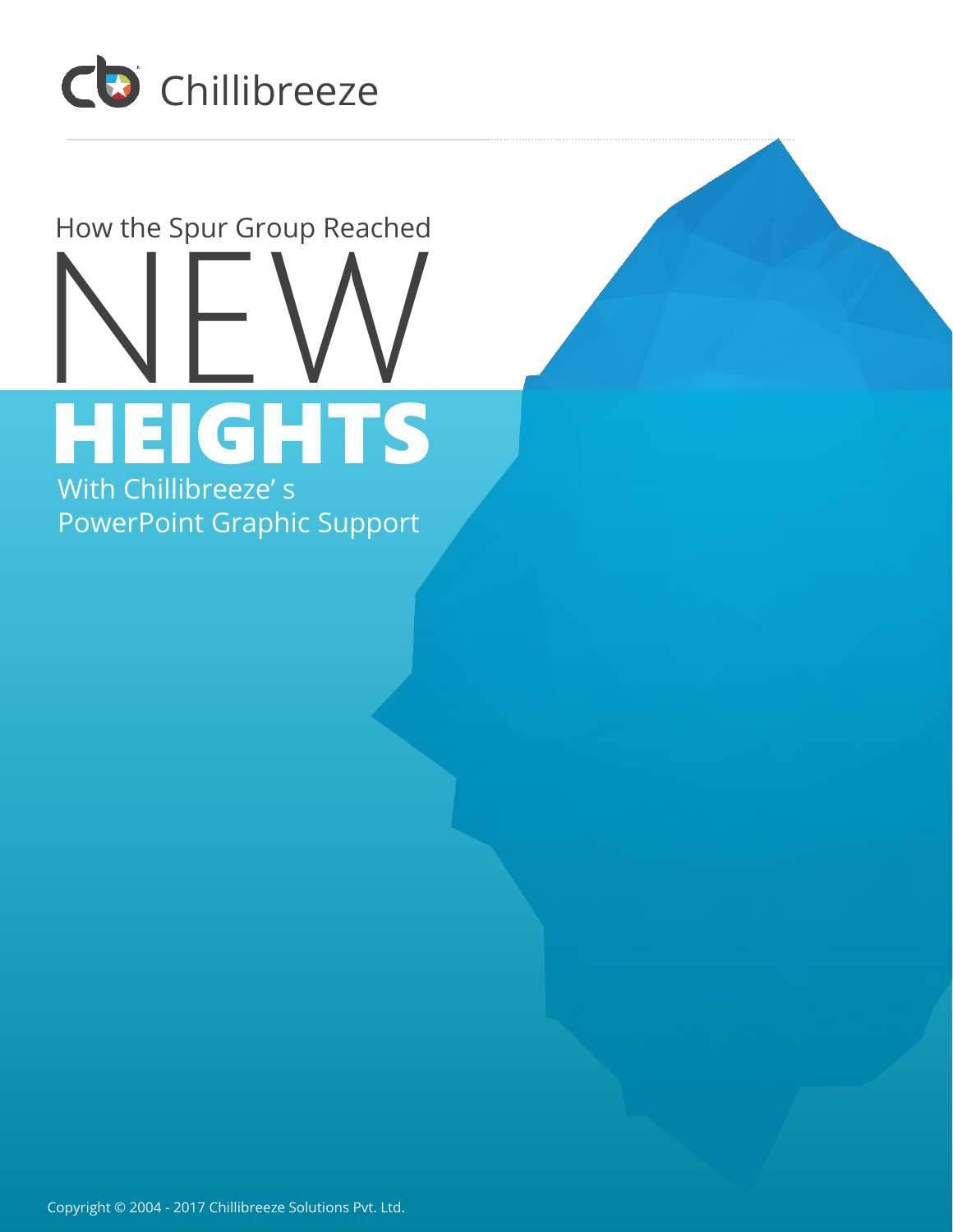## **Overview**

#### **The Need**

The Spur group needs a lot of graphic support; or as they call them, strategic partners. They already have a few partners at their disposal, but the nature of how The Spur Group sent them unexpected work requests didn't work well for them.

#### **The Solution**

Chillibreeze provided them overnight graphic support. The time zone difference between Seattle and Shillong [India] proved to be a big win solution.

#### **The Benefit**

The Spur group consultants could send their projects over to Chillibreeze and they can sleep peacefully while we get their work done. They know that they will have their projects in their inbox by the morning.

How The Spur Group Reached New Heights with Chillibreeze's PowerPoint Graphic Support

**The Spur Group** 

*Based in Redmond, Washington, founded in the year 2013, The Spur Group (TSG) is a management consultancy firm that helps a broad array of technology companies with their revenue acceleration goals.* 

**Their Mission**: *Transform client go-to-market efforts to deliver superior results.*

*With a dynamic team of leaders coming from high-tech backgrounds, where they built transformative revenue acceleration programs, TSG continuously delivers world-class work for tech companies.* 

TSG is growing, and Chillibreeze has been growing right alongside it.

In 2014 we started with supporting 8 Spur consultants sending 20 decks a month. Today Chillibreeze has served 71 consultants and we process about 95 decks a month.

## **Pain points galore in spite of engaging with multiple design partners**

For majority of TSG's existence, they have had graphic support; or as they call them, strategic partners. They had gone through several different firms. They had a strategic partner that was just great. But the nature of how TSG sent them unexpected work requests didn't work well for them.

They then picked another graphics firm; which went great as well. However, TSG burnt them out because the work requests were always last minute. They also had a local strategic partner. And an additional capacity through one off vendors who don't have a lot of capacity but could fill in when needed.

In spite of all the support options, TSG's biggest pain point as a consulting firm was not being able to send last minute, rushed or unscheduled graphics requests and get it executed the following day.

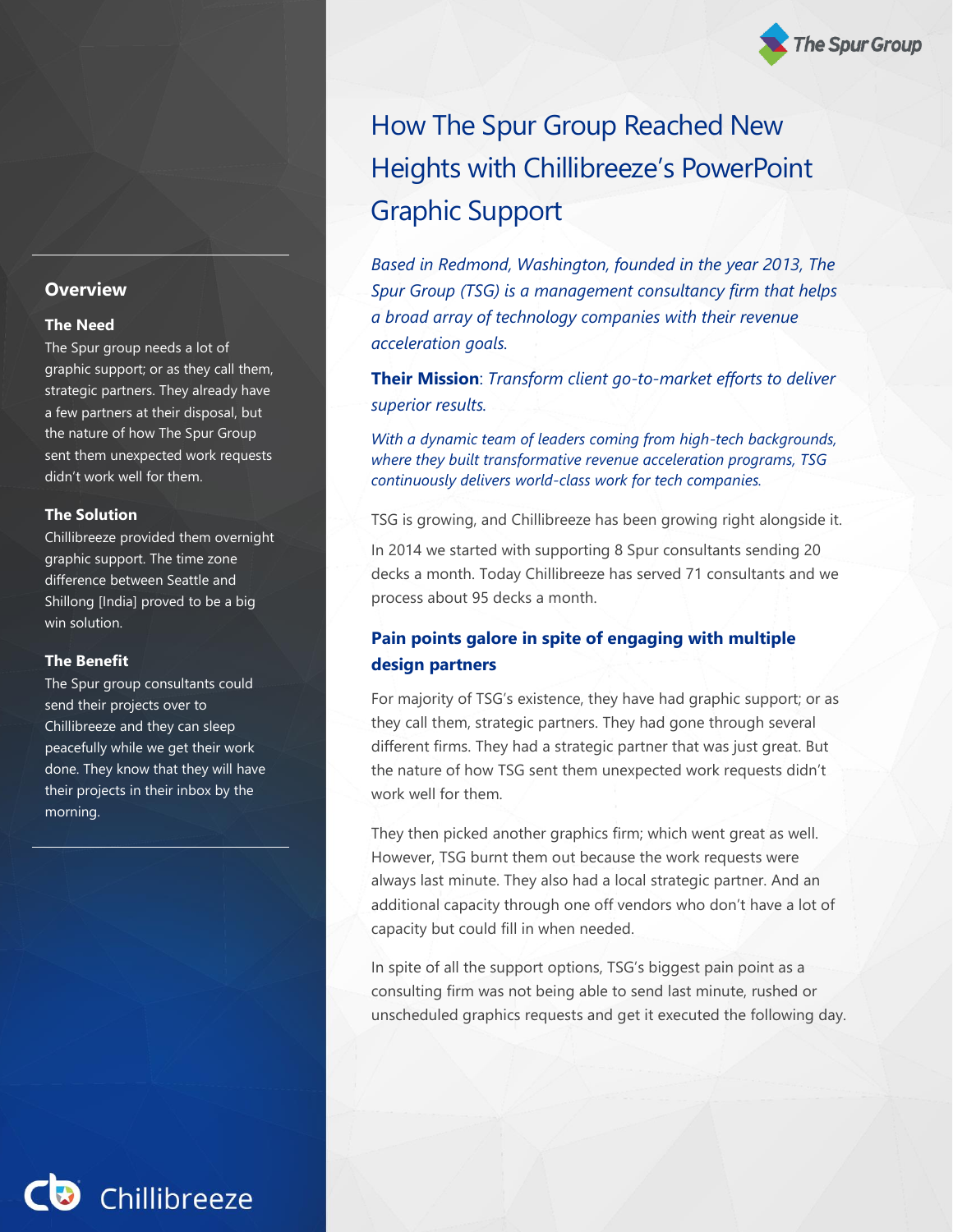*"They largely were able to do it but it quickly became unsustainable with the majority of our work being sent at the end of our day and us needing it back the next morning. That demand just didn't work for our local partners."*

*- Todd Orwig Senior Director of Operations*

*"The Spur Group is in the business of explaining very complicated concepts to our clients. We see Chillibreeze as in important part of our ability to do our job because they create visual presentations that are graphically very strong and easy to understand"* 

> *- Ray Rasmussen Managing Principle*

## **What lead TSG to zero in on Chillibreeze**

The RFP process was of great help in selecting the right graphics partner. TSG illustrated the problem they wanted to solve. (see diagram below) Without clearly articulating the problem upfront. They spent a long time trying to outline:

- What the strategic partner should do
- What are the attributes that they must have
- What conditions to work like on-demand requests
- Expectations as it relates to confidentiality

## **The solution**

The time zone difference between Seattle and Shillong [India] proved to be a big win solution for TSG. They still use local partners, but it is for mostly for day work at Seattle.

For TSG, Chillibreeze effectively solved these key issues:

- 1. Helping with capacity: Before Chillibreeze, they had principally one graphics firm we did work with. They needed more capacity. Chillibreeze's growing team of PowerPoint designers were a perfect solution to the increasing needs of TSG's consultants.
- 2. Available after hours: Overnight turnaround of decks was a big plus. TSG could complete the core content of presentations during their day and send it to Chillibreeze. The Chillibreeze PowerPoint designers work on it and have the deck ready for the consultants the very next day.
- 3. Cost effective: TSG was paying a premium for after-hours work and Chillibreeze being in a different time zone allows us to avoid having some of those premium expenses incurred for those last-minute jobs. The time difference has been the biggest advantage but there is also the economic benefit with Chillibreeze pricing.

## **The bumpy ride**

It has not always been smooth sailing. In the words of Todd "Yes, there are net benefits, like time zone and the ability to get presentations done while we were sleeping.

However, our 12.5 hour time zone difference also posed a huge communication challenge. TSG come up with creative ways, through Skype, cell phone, and through other means to minimize that time

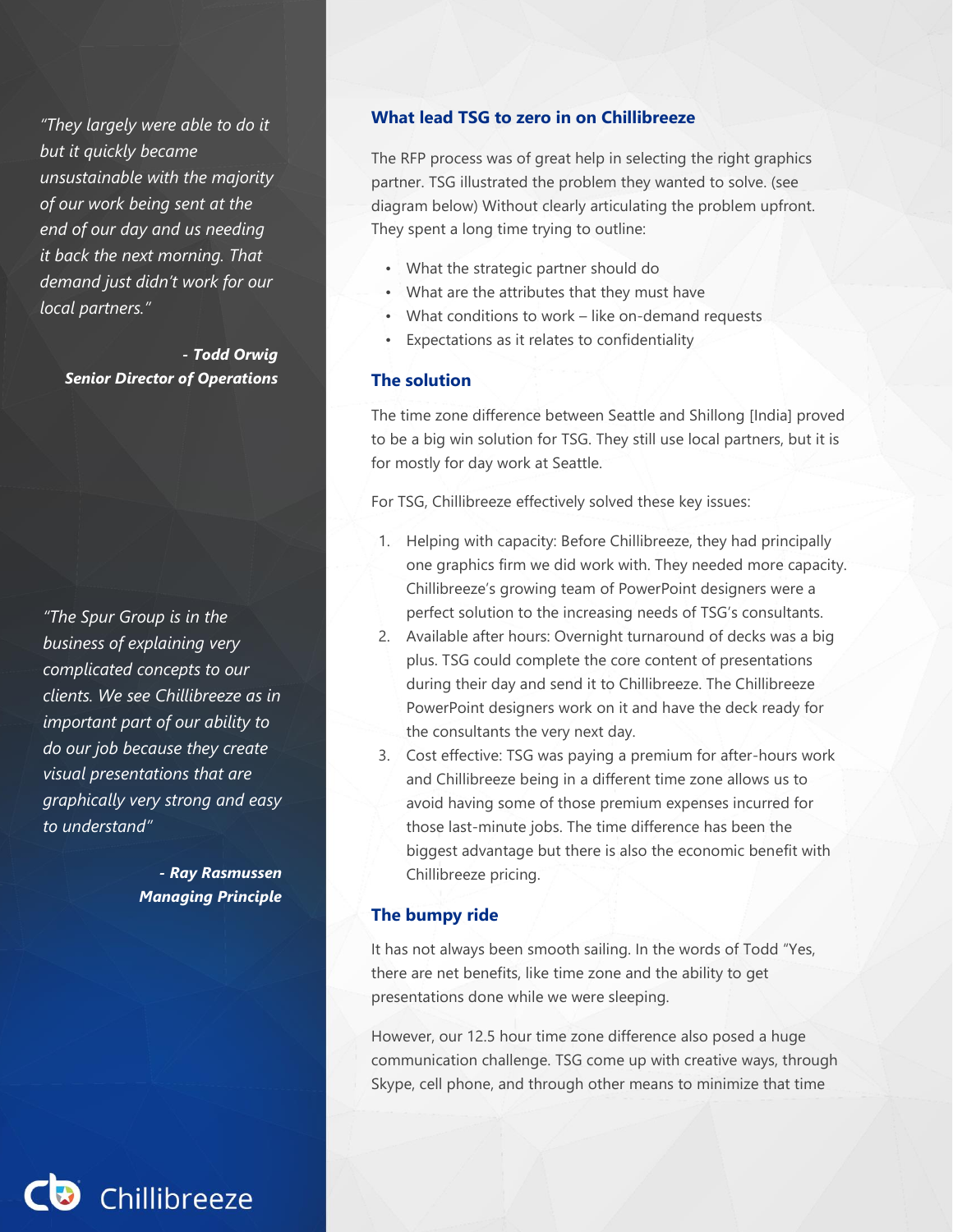*"Whenever I've sent an email with an issue, you and your team are very responsive. If there is a screw-up, you and your team own up to it. I have never had the sense that Chillibreeze was reticent to ask a question, almost maybe to a fault. But they are erring on the side of "we want to do this right" if we have any questions we're going to ask. That's good training on your part or good instincts on theirs, but either way, we love it.*

*Last thing, the willingness to make it right. When we have had a deck that wasn't right, you have been quick to make it right and not charge us for what was done wrong."*

*-Todd Orwig*

difference. In some cases, 12.5 hours can be impossible to connect people. TSG have been opened to being available in the evening. Then there are the monthly meetings to address operational or communication issues between Chillbreeze and TSG."

## **And yet, this is what holds TSG and Chillibreeze together**

- 4. Trust: In this digital age of conference calls and Skype, it made a huge impact on Ray and Todd when Joanna (Director of Operations) was literally sitting at the table with us in our Seattle office, especially since we are a firm located in India. We had other options that we considered. We had started to partner with a company that was in many different time zones and could support us. We did all our meetings via Skype, and it never worked, it was missing that trust. When Tod and Ray met Joanna, being from the actual company in India, it made an impression on us.
- 5. Share same clients: We were already doing work with some of TSG clients at Microsoft. Therefore, there was some credibility there. The fact that Chillibreeze was good enough to be an approved supplier for a place like Microsoft that cherishes confidentiality, certainly helped in building their confidence in us.
- 6. Operational: Ray Rasmussen (TSG CEO), could tell right in that first meeting with Joanna that she is an operations person. He could tell there were clear structure and operations behind the scene. It came through in how Joanna described the work and spoke about the team.

# **Chillibreeze success story with TSG – It is more about the journey than the destination**

Such stories happen daily at TSG. Typically, on jobs that are Bill of Materials (BoM) work where they may complete 18 deliverables in a 6-week time. Every day matters concerning progress against these deliverables. This is when Chillibreeze has repeatedly proven as a capable behind the scenes graphics partner and a reason TSG have won repeat business. They keep expanding their BoM work because TSG clients see the results they showcase. In TSG, it is not all about the final material; it is about the journey.